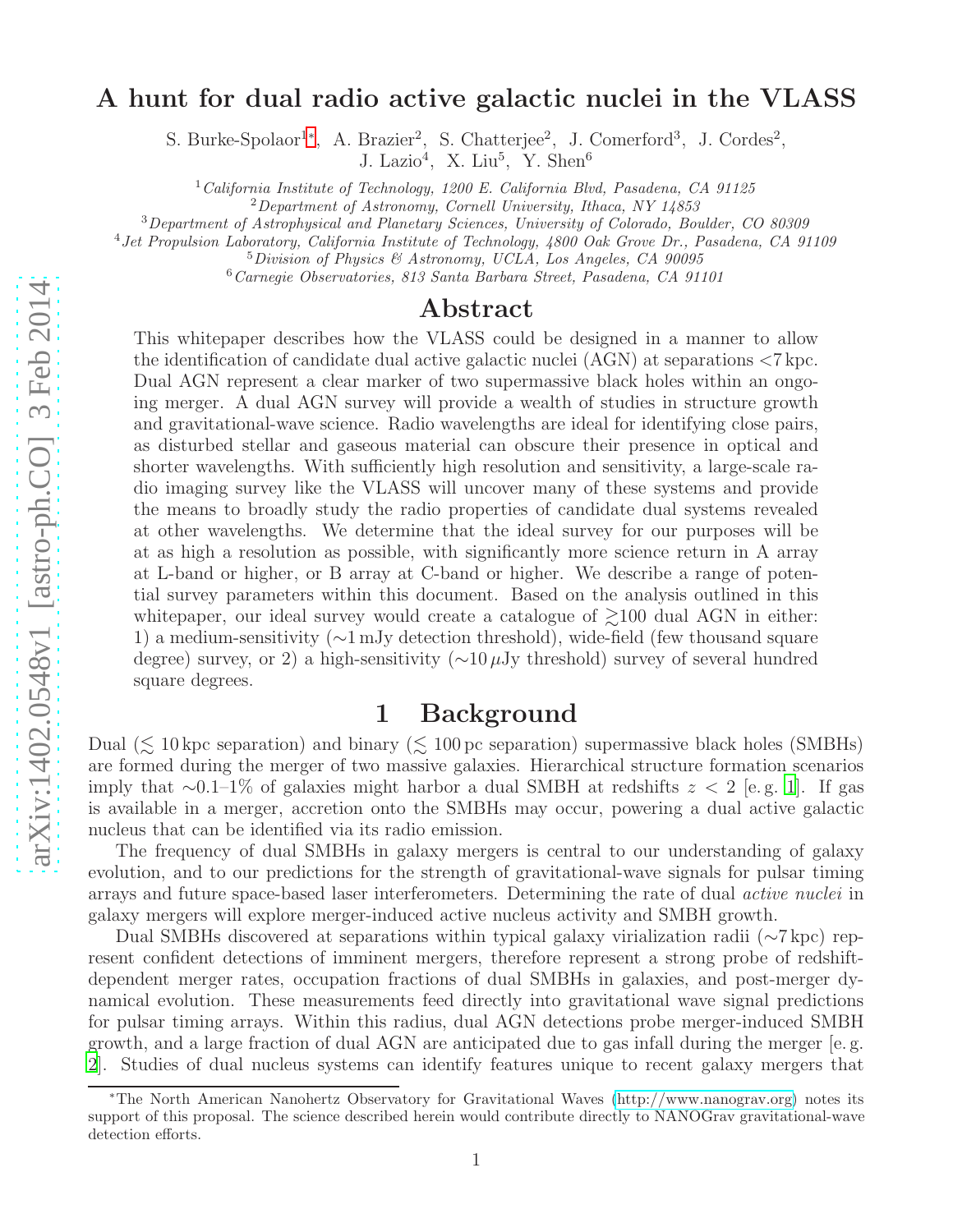<span id="page-1-0"></span>

Figure 1: Two dramatic examples of dual active galactic nuclei identified through their radio emission. Left: 3C75, whose dual cores have a 7 kpc projected separation, exhibits large-scale jet structures that have misaligned but correlated morphology. Image courtesy of NRAO/AUI and F.N. Owen, C.P. O'Dea, M. Inoue, & J. Eilek. **Right:** NGC326, which has an X-shaped structure that inspired its dual nucleus interpretation (which was confirmed at other wavelengths, as shown). Image courtesy of NRAO/AUI, STScI (inset).

provide easy markers of such systems; this may enable direct confirmation of gravitational-wave discoveries with pulsar timing arrays [\[3\]](#page-4-2).

Despite the broad interest in SMBH pair identification, few SMBH pairs within a common galactic envelope are known. The number of known systems decreases at smaller separations, primarily due to difficulties in their identification at short wavelengths. The VLA provides an efficient and high-resolution means to discover dual SMBHs, however previous surveys (NVSS, FIRST, etc.) did not reach sufficient sensitivity or resolution for a dual nucleus search.

In this whitepaper, we detail how the upcoming VLASS may be used as a key tool for dual SMBH science if our proposed resolution and sensitivity requirements can be met.

# 2 The Search for Dual Radio SMBHs

2.1 Identification techniques

To find dual SMBH candidates, we must analyze the morphology, distribution, and spectra of closely-separated radio components. As individual nuclei might be core or jet/lobe-dominated, to identify a dual AGN we would look for any of the following features:

- Two flat-spectrum cores within a proximity of a few arcseconds.
- Multiple apparent jets with misaligned axes (e.g. X-shaped objects; Fig. [1\)](#page-1-0).
- A flat-spectrum object nearby, but not aligned with the axis of, an extended source.

While such objects can be automatically identified, manual inspection will be required to determine contaminating sources (e. g. wide-angle tail galaxies). This project would lend itself excellently to a Galaxy Zoo-style project, which would form an excellent public outreach platform for radio astronomy. We have reached out to Galaxy Zoo, and they have agreed that this project represents an excellent example of citizen science, if the angular resolution of the VLASS is sufficiently high to produce a suitable number of candidates.

Discoveries would be followed up (e. g. with the VLBA or higher-resolution VLA) and crossmatched with optical surveys to measure spectra, redshifts, core separations, higher-resolution radio morphology, and disturbed host galaxy structures to determine whether the pair is a genuine dual AGN, a gravitational lens, or a chance projection. Similar studies have been performed for all successful dual AGN detections, as in Fig. [1](#page-1-0) and [\[4\]](#page-4-3).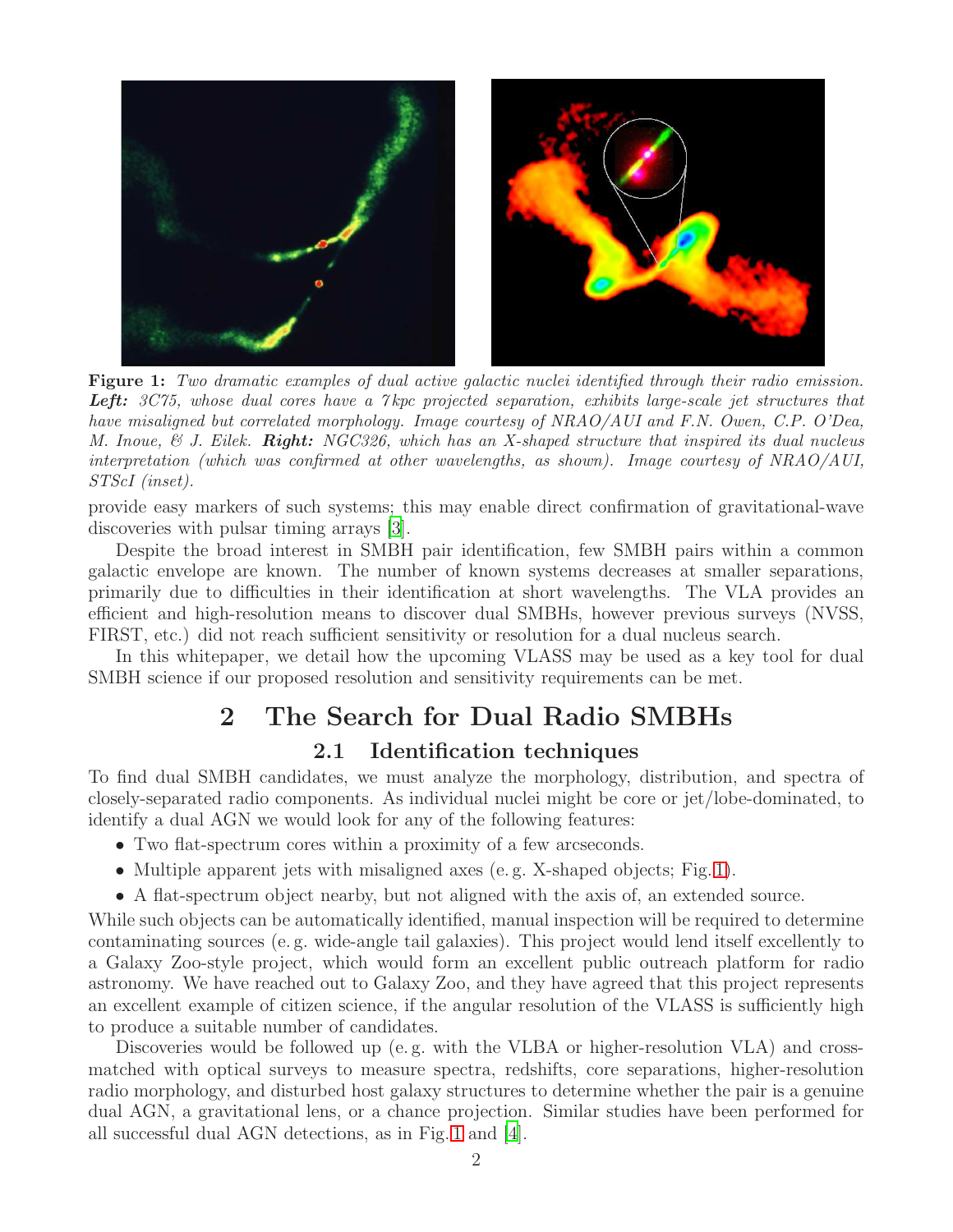<span id="page-2-0"></span>

Figure 2: Each point shown represents a dual AGN. Dots, red X's, and purple circles mark optical [\[5\]](#page-4-4), radio, and X-ray discoveries, respectively. A typical galactic virial radius, and the separation at which two SMBHs are thought to pair, are indicated. The upper panel shows the integrated number of discoveries as a function of nuclear separation; optical identification becomes far less effective at separations below the galactic virial radius. The dotted curves mark the resolution limit of dual AGN discovery for several VLA survey configurations. A-array at L-band is close to the B-array C-band curve; these configurations and those at higher resolution will have the highest science return, as they open up significant discovery space below the galactic virial radius. The 1 mas curve marks the large discovery space accessed by the VLBA, as it can perform follow-up of large-scale VLA structures identified as dual AGN indicators (e. g. X-shaped jets or periodic morphology).

#### 2.2 Scales of interest

<span id="page-2-1"></span>The VLA has unmatched potential for dual SMBH discovery in is its combination of resolution and survey speed. We aim to harness these strengths to probe dual nuclei at separations difficult to access with optical telescopes. Based on past discoveries, summarized in Fig. [2,](#page-2-0) optical detection rates begin to falter around 10 kpc, worsening significantly below a massive galaxy virial radius of ∼7 kpc. The VLA has huge discovery space within this radius. Depending on SMBH masses and their hosts' environments, SMBHs can form a bound binary once they are within around 1–200 pc separations. Systems within this radius are *direct precursors* to the gravitational-wave emitters detectable by pulsar timing arrays and space-based laser interferometers, so are of utmost interest.

#### 2.3 Ideal array configuration and frequency

Resolution is the primary science delimiter for our search: better resolution will lead to higher source counts and greater discovery impacts (§[1](#page-0-1)[,2.2\)](#page-2-1). Figure [2](#page-2-0) summarizes the discovery space probed by a number of survey configurations. A-array at L-band or higher frequency, or B-array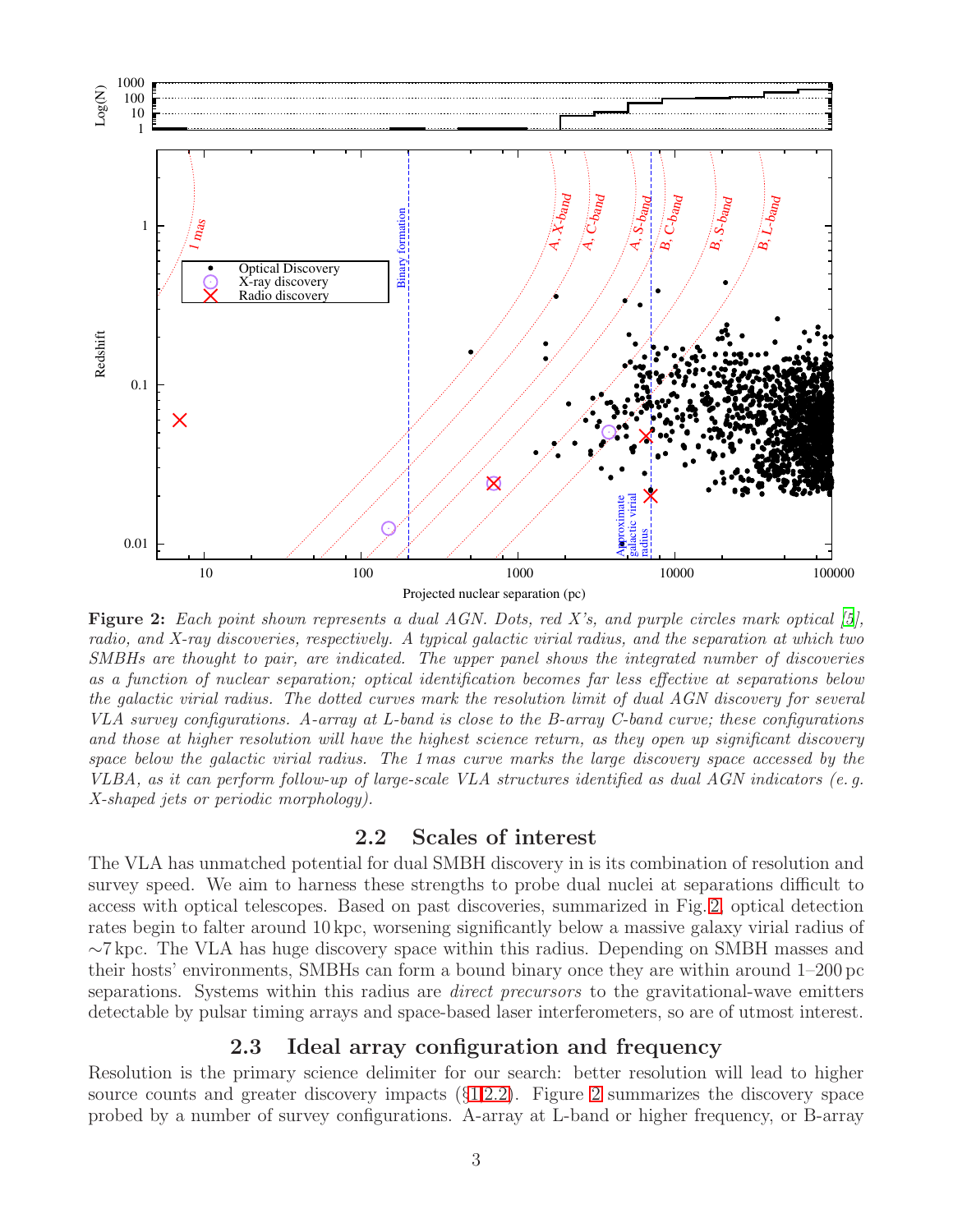<span id="page-3-1"></span>

Figure 3: Here we show the trade-off between sky sensitivity and survey coverage for discovering dual AGN. The construction of the red curve is described in §[2.4.](#page-3-0) Pairs should spend the most time at the large scales probed by the VLA, however the actual discovery rate in this space will depend on how effectively mergers induce radio AGN activity, and SMBH evolution efficiency. We therefore consider any survey region above this curve sufficient to construct a significant dual AGN catalog.

<span id="page-3-0"></span>at C-band or higher, will probe within the virial radius at nearly all redshifts.

### 2.4 Anticipated discovery rates vs. sensitivity and sky coverage

A dual AGN catalog of at least one hundred conclusive detections would form a significant science database. We estimate our ideal sensitivity and sky coverage as follows. For a survey of discovery threshold S, we take a representative number of radio sources per square degree as given by the integral radio source counts of [\[6](#page-4-5)] at 1.4 GHz for  $S > 275 \,\mu$ Jy, and extrapolate these using a scaling of  $S^{-1}$  to lower flux densities. The number of *ongoing mergers* in a blind discovery sample will be ∼0.1–1% of discoveries. Therefore, we scale the source count by this factor to estimate the number of potential dual AGN per deg<sup>2</sup>. For a maximum of 100 dual AGN discoveries, we show the required sky coverage and sensitivity in Figure [3.](#page-3-1) Because not all dual AGN may be radio-emitting, our survey discovery impacts will have the most return above this threshold.

# 3 Example studies and impacts

Here is an example list of studies that our proposed search could be used for; there are more, however these represent the current interests of the authors of this whitepaper:

- Measure merger-induced SMBH growth via accretion. It is known that galaxy mergers can fuel black hole mass growth, but it is still unclear when mass growth peaks in a merger. Simulations show mergers driving gas to the centers of merger-remnant galaxies [e. g. [7](#page-4-6)], so there is an expectation that the bulk of a black hole's mass growth occurs when it nears the center of the merger-remnant. Simulations predict that the instantaneous black hole growth rate peaks around pair separations of 1–10 kpc [\[8\]](#page-4-7) or 0.1–2 kpc [\[9](#page-4-8)]. Observations have indicated an increasing active nucleus fraction down to 10 kpc [\[2\]](#page-4-1), but the trend is not yet clear at smaller separations because of the dearth of known nuclei at <10 kpc separations.
- Predict the strength of the gravitational-wave background, continuous waves, and burst signals for pulsar timing arrays. Flux-limited radio active nucleus surveys tend to find the most massive SMBHs, which are the SMBHs that are most important in predictions of the gravitational wave signals detected by pulsar timing arrays. The VLASS's